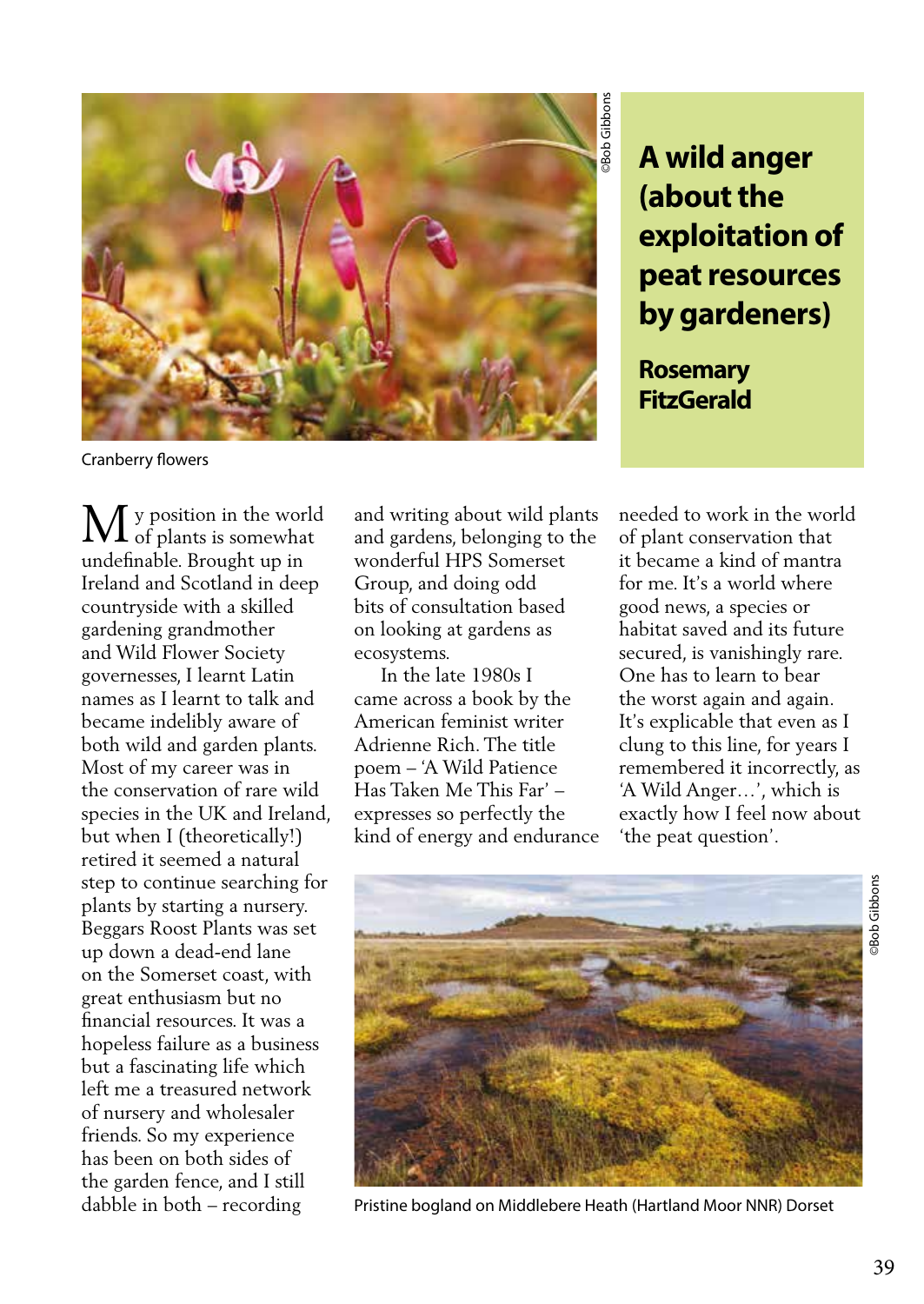**Bob Gibbons** ©Bob Gibbons



Waen Ddu raised bog, Craig y Cilau NNR, Brecon Beacons

 Gardeners are usually considered benign people, gentle characters nurturing and caring for their plots. In this century they are associated with the conservation of hedgehogs, birds and bees. Organic principles are more widely followed, and I'm sure many readers have at the very least reduced their use of pesticides and herbicides. So it seems a horrible irony to me that we amateur gardeners not only support but actually **drive**  a trade which is causing an irreversible ecological disaster, by continuing to use, and demand, peatbased composts.

 I was driven to write this article when last year a representative of a prestigious nursery told the Somerset Group that it was impossible **ever** to grow ferns without using peat. At question time I was slapped down – told that peat is an 'entirely renewable' resource – and left the hall

in a state of meltdown, so it seemed my bounden duty to explain why this incident was so devastating.

 I'm sure that many of us would indeed oppose the use of peat if more was understood and the facts known. I've known for years about the threats to our bogs (and resolutely made my own nursery peat-free), but looking at the figures in statements from the government, from the RHS, from Natural England's scientific wing (JNCC) in their listing of Priority Habitats, has been harrowing. Brace yourselves – the next paragraphs are my attempt to summarise the essentials of the question and explain the crisis, because crisis it is. I only wish there were a stronger word to use.

 Peat is formed over centuries from dead vegetation, notably mosses and sedges, in places where the water-table keeps the habitat permanently sodden. The greatest depths of

peat were deposited in the millennia after the last ice retreated in Britain and Ireland, leaving an abundance of peat-bog habitat. The waterlogged conditions leading to peat accumulation are anaerobic, so the material contains no nutrients. The finest peat, consisting mostly of sphagnum mosses, comes from raised bogs which form very slowly indeed over wet hollows, the decayed vegetation making a low dome. These bogs are rather wonderfully described as 'ombrotrophic', meaning they depend entirely on rainfall for water. They usually hold many small pools among heathery vegetation and moss beds, and support the highly specialised plants and creatures able to use this habitat, including insectivorous plants such as sundews (*Drosera* species) which catch and digest flies to gain their subsistence nutrients. Central Ireland once had the finest and most extensive raised bogs in the world, but lowland Britain also had important examples in areas such as the Somerset Levels.

 However, we have destroyed almost all peatbog habitats in the UK. Paul Alexander, the RHS frontman on this question (who liaises between the horticultural world, government, and the compost industry), wrote as long ago as 2008 that of the estimated 70,000 ha of lowland raised bogs in the UK in 1996, fewer than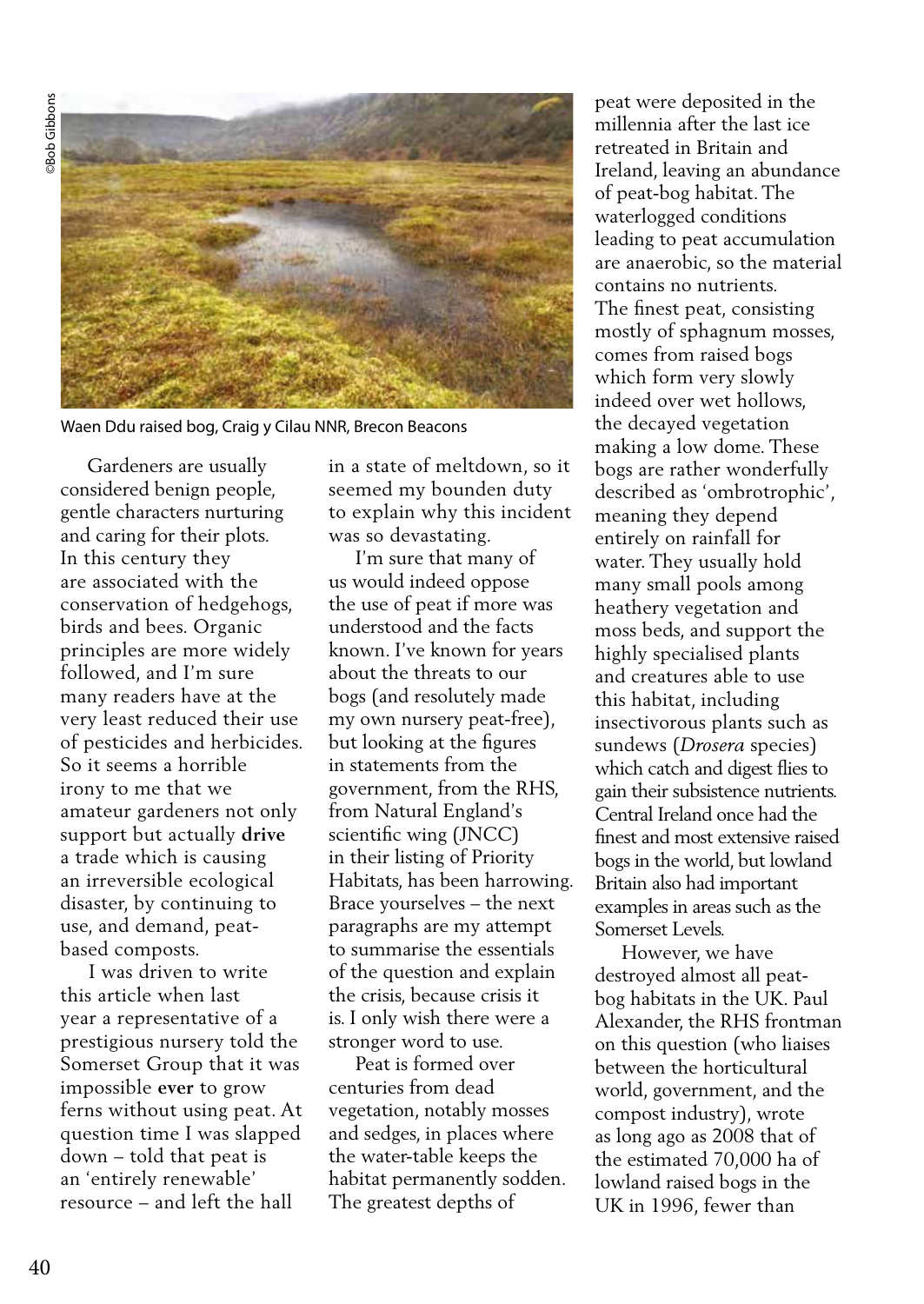

Old-fashioned family turf cutting in Co Kerry

4,000 ha remained in a 'near natural' state, with a further 5,000 ha described as 'degraded'. Degraded bogs are sometimes presented as capable of being restored, but the results of such 'restoration' give little to be hopeful about, with much less biodiversity. (Also, peat-bog archaeology is phenomenally valuable because it preserves artefacts so well – think of the famous 'Bog Men' – so destroying bogs often destroys our human history.) In Ireland, in spite of the noble efforts of organisations such as the Irish Peatland Conservation Council (IPCC), the situation is as bad. Little can be done beyond owning and caring for a number of surviving bogs and raising consciousness – a small charity in a small country can achieve only so much.

 You must be wondering about the reasons for this ravaging of a unique habitat, and we need to look at history. Originally peat ('turf' in Ireland) was used as a subsistence fuel, and this has usually been presented as harmless. Families, even those too poor to own land, could have a plot known as a 'turbary allotment' with inherited rights to cut peat for their own use. Children's books such as Patricia Lynch's *The Turfcutter's Donkey* are typical of this tolerant way of looking at the past, and visitors to the west of Ireland and the Hebrides will have observed this kind of small-scale use. But of course, mechanisation in the 20<sup>th</sup> century turned a relatively sustainable activity into rapid, destructive exploitation. There was little awareness of the magnitude of the threat to bog conservation until the 1990s, but already the juggernaut of commercial interest had begun to roll. Ireland, a country almost without coal, once fuelled its power stations with turf, obliterating/devastating the great expanses of raised bog



The distinctive marks of turf spades (clanes)

in the central counties. At the same time, expanding populations made greater demands so the traditional small 'allotments' began to be bought up by businesses which then vastly increased extraction using mechanical methods rather than the old hand-cutting with distinctive narrow turf spades (sometimes called 'clanes').

 Machinery now in use on raised bogs is of nightmare proportions, and it's sobering to think that while these monsters harvest more



Hand-cut turf stacked to dry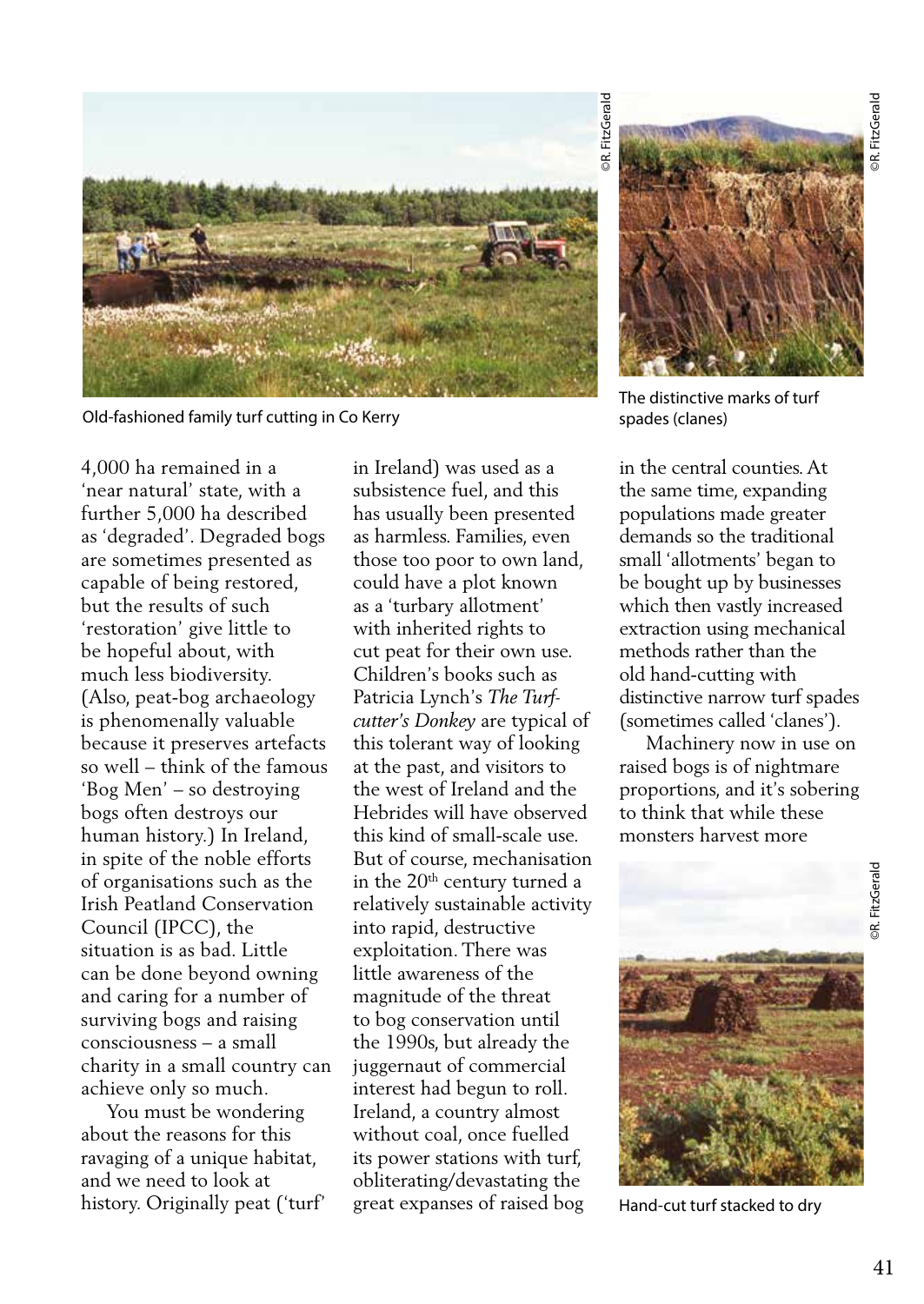**DAlamy** stock photo ©Alamy stock photo



A machine like this removes peat 220 times faster than it is formed

than **22 centimetres** a year ('hoovering' in successive passes), peat regenerates at only **1 millimetre** a year (and only if conditions are right). Even government policy statements, **not** noted for their ethical purity, now declare that peat is not a renewable resource. In spite of many remaining bogs having 'in care' designations (such as SSSI), many of these titles fail to protect because planning permissions were granted before the current legislation, so peat is still being extracted at frightening speed. Of all peat harvested now, 99% goes into growing media – yes, into **our** bagged composts – and of that more than three quarters is used by amateur gardeners. Of the peat we use, about 60% comes from Ireland, 38% from the UK, and 2% from countries such as Estonia in northern Europe, where raised bogs are still extensive – but they are becoming the last in the world.

 Blanket bog used to be relatively safe because it often covers rocky ground and could only be cut by hand, but a new threat is 'sausage machines' which creep on caterpillar tracks over the thinner deposits, collecting low-grade peat which is made into compressed briquettes for fuel or processed for growing media.

 Of course, bogs are threatened by other activities – gardeners are not the only ogres. Drainage for farming and building development has destroyed many. A bog is a functional ecosystem only if its hydrology is undamaged. Even if a bog looks untouched, nearby drainage can let the plug out, destroying it invisibly. Forestry has been responsible for huge losses (most famously perhaps in the Flow Country in Caithness) as the land has to be drained and then the trees draw even more water out of their surroundings.

**DR.** FitzGerald ©R. FitzGerald



The produce of the 'sausage machine'

 This article is written out of the despair I feel that we are losing a truly unique habitat which supports a wondrous biodiversity with plants and creatures which can survive nowhere else. But this is a truly global concern too. Andy Byfield (galanthophiles will know his name!), in an article written for Plantlife in 2010, called it 'the elephant in the room': it is the question of carbon sequestration. Peat bogs, while they are wet and undamaged, store a huge amount of carbon dioxide, the greenhouse gas we so fear, but once drained, ploughed, or extracted for use in gardens, the process of oxidation gathers speed rapidly, releasing carbon into the atmosphere and accelerating climate change. This aspect deserves serious consideration.

 Apart from moral and political questions, you may wonder why I care so much about habitats which many people find dull or unattractive.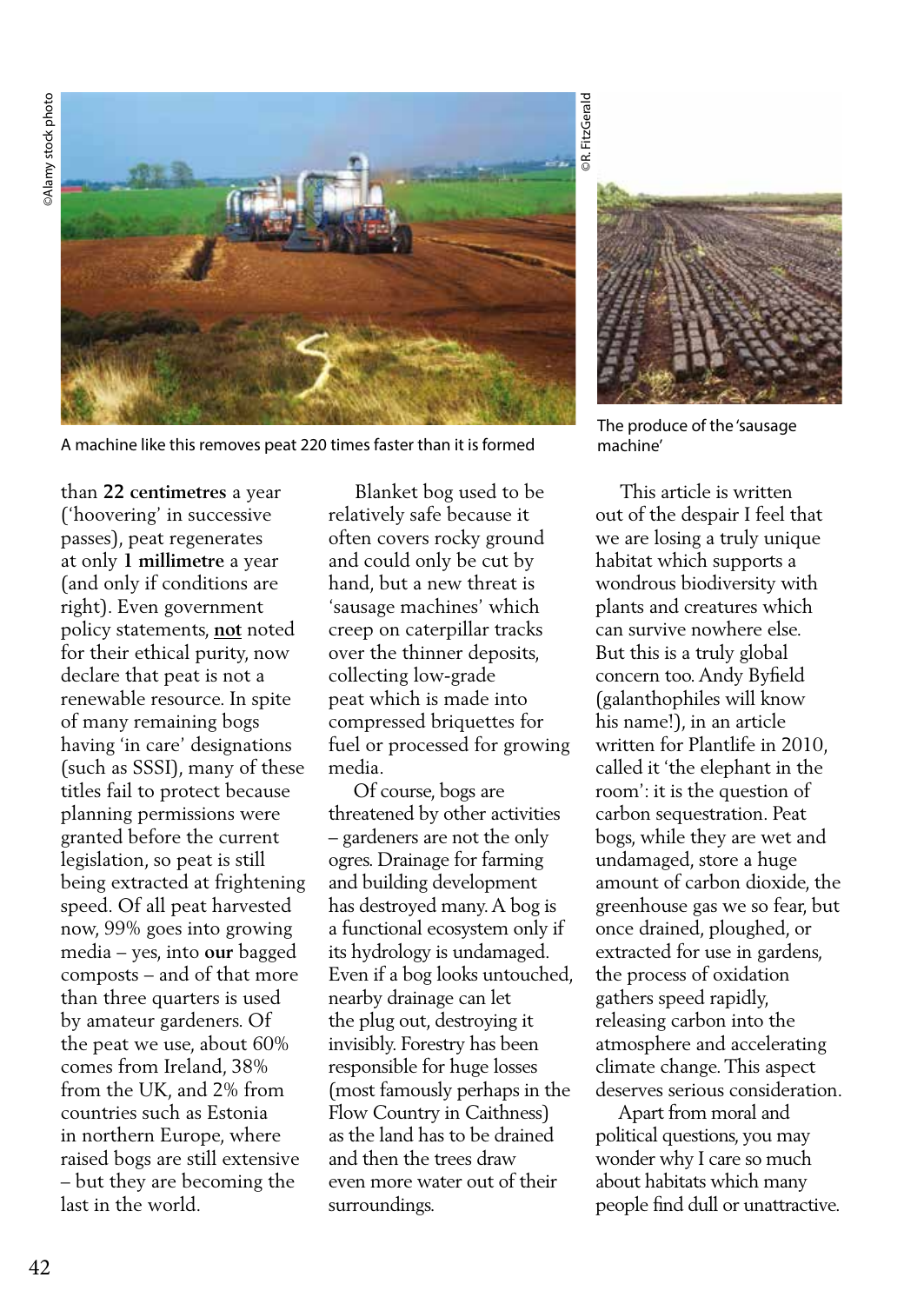

Bog-rosemary in flower

Obsessive botanists of course love squelching into bogs, but most country walkers prefer to stay on a path, or on downland turf, or in pretty woodland, and even I admit that blanket bog in Scotland on a wet day can be featureless and depressing. But the plants, and wonderful invertebrates like the giant raft spider, are rare specialists surviving in very unusual conditions, and some have great beauty. Our native cranberry (*Vaccinium oxycoccos*) creeps gracefully, showing its red berries so prettily on gold or greenish sphagnum moss; Bog-rosemary (*Andromeda polifolia*) is another lovely ericaceous plant, even listed in the Plant Finder ('Compacta' and 'Macrophylla' cultivars both have AGMs); and it's worth finding a local botanist to show you the rare Marsh Gentian (*Gentiana pneumonanthe*) in locations in Dorset or Anglesey. Some of the 'landscape plants' of bogland – Bog Asphodel (*Narthecium ossifragum*), and the cottongrasses (*Eriophorum* 

species) can make wonderful displays across a view, while Bog-myrtle (*Myrica gale*) gives the haunting scent which defines the sweet air in much of the Highlands and western Ireland. Insectivorous plants in general have a keen following, but some who know the spectacular *Sarracenia* or *Nepenthes* species of the show bench may not realise that we have small but wonderful representatives much nearer home. There are several sundews, sometimes growing like an army of red spiders over bare black peat, surfacedamp gleaming in sunlight to match the dewdrop sparkle of the sticky drops waiting to trap prey in the leaves. Butterworts (*Pinguicula* species) are intriguing too, as they roll their whole leaf round creatures stuck on the gluey surface. To me, nothing can beat finding these fascinating little plants and observing their extraordinary survival strategies.

 So what can we do? I believe that unawareness is

Bog Asphodel and Cross-leaved Heath in the Flow Country

a big part of the problem. Most of us recycle; we worry about cod, elephants, bumble bees (which all surely need our concern); we don't rev diesel engines at traffic lights; we use cotton shopping bags: – in general, we do our little bit towards keeping the world as healthy as we can. I'm sure that if gardeners were fully aware of the headlong destruction they were **leading** (not just supporting), they would do more to demand alternative growing media. I know that in spite of the brave example of the National Trust and the demands of a minority, good quality alternatives are not easy to come by, and they cost more than peat-based composts. The compost industry is, of course, entrenched in their resistance to change in spite of government 'intentions' to stop peat use by 2030 (the coalition's goal of 2020 is long lost).